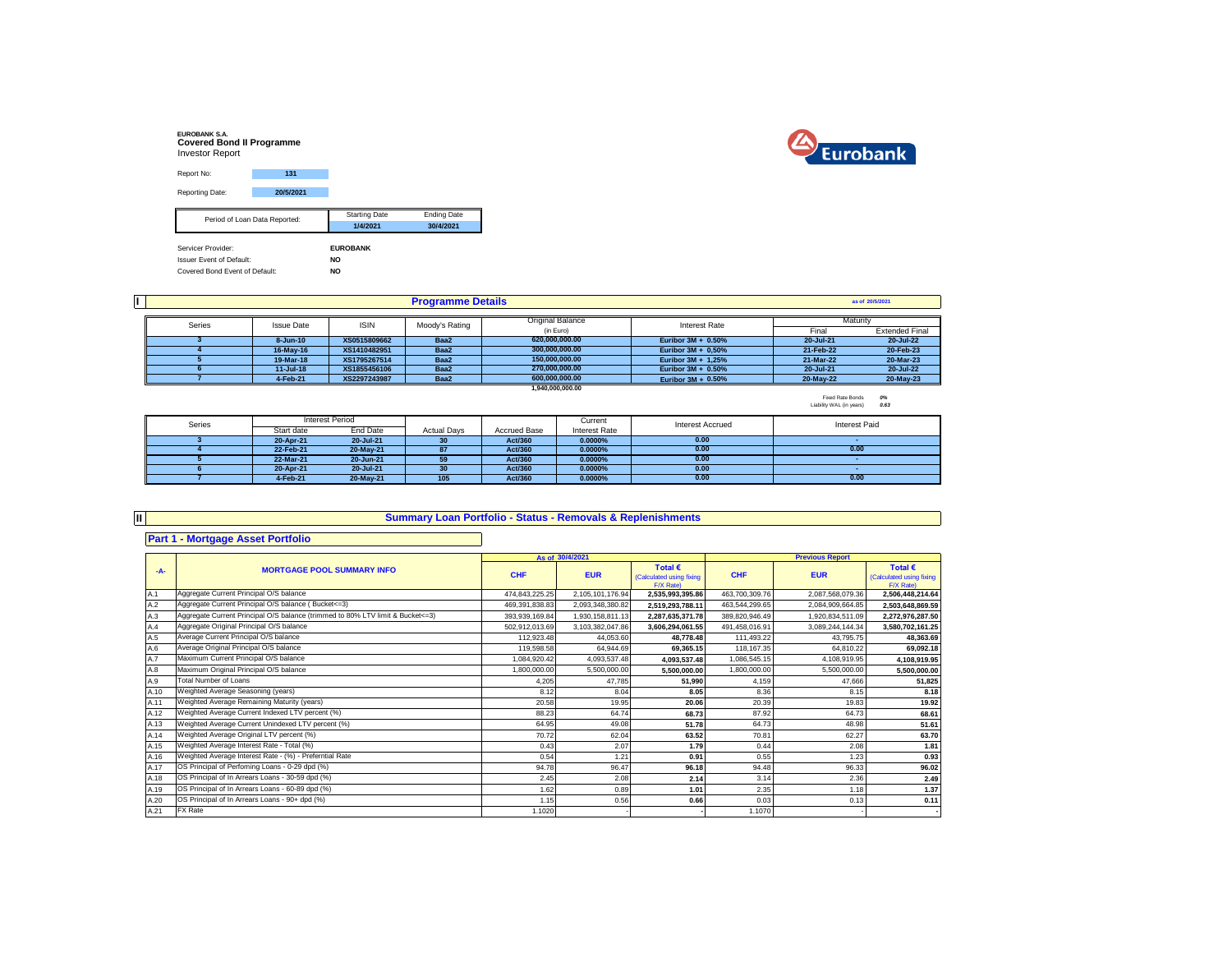|            | <b>Principal Receipts For Performing</b><br>Or Delinquent / In Arrears Loans |                    |               |                    | As of 30/4/2021 |                    |                                            |  |
|------------|------------------------------------------------------------------------------|--------------------|---------------|--------------------|-----------------|--------------------|--------------------------------------------|--|
| -R-        |                                                                              | <b>CHF</b>         |               | <b>EUR</b>         |                 |                    | Total € (Calculated using fixing F/X Rate) |  |
|            |                                                                              | <b>No Of Loans</b> | <b>Amount</b> | <b>No Of Loans</b> | <b>Amount</b>   | <b>No Of Loans</b> | <b>Amount</b>                              |  |
| B.1        | Scheduled And Paid Repayments                                                | 5.449              | 1.624.848.28  | 57.844             | 8.403.336.86    | 63.293             | 9.877.790.83                               |  |
| <b>B.2</b> | <b>Partial Prepayments</b>                                                   |                    | 235.710.00    | 88                 | 853.169.23      | 93                 | 1.067.062.15                               |  |
| IB.3       | Whole Prepayments                                                            |                    | 85.557.34     | 76                 | 1.511.843.98    | 78                 | 1.589.482.22                               |  |
| IB.4       | Total Principal Receipts (B1+B2+B3)                                          |                    | 1.946.115.62  |                    | 10.768.350.07   |                    | 12.534.335.21                              |  |

|      | <b>Non-Principal Receipts For Performing</b>          |                    |               |                    | As of 30/4/2021 |                                            |               |
|------|-------------------------------------------------------|--------------------|---------------|--------------------|-----------------|--------------------------------------------|---------------|
| -C-  | Or Delinquent / In Arrears Loans                      | <b>CHF</b>         |               | <b>EUR</b>         |                 | Total € (Calculated using fixing F/X Rate) |               |
|      |                                                       | <b>No Of Loans</b> | <b>Amount</b> | <b>No Of Loans</b> | Amount          | <b>No Of Loans</b>                         | <b>Amount</b> |
| Ic.1 | Interest From Installments                            | 4,338              | 159.294.99    | 49.569             | 3.426.714.90    | 53.907                                     | 3,571,265.71  |
| C.2  | Interest From Overdues                                | 1.385              | 1.063.85      | 11.164             | 7.633.12        | 12.549                                     | 8.598.50      |
| C.3  | Total Interest Receipts (C1+C2)                       |                    | 160.358.84    |                    | 3.434.348.02    |                                            | 3.579.864.21  |
| C.4  | Levy 128 To Be Paid To Servicer (in case of an Event) |                    |               |                    |                 |                                            |               |
|      |                                                       |                    |               |                    |                 |                                            |               |

## **Part 2 - Portfolio Status**

| $-A-$ | <b>Portfolio Status</b>                       | <b>CHF</b>         |                | <b>EUR</b>         |                  | Total € (Calculated using fixing F/X Rate) |                  |
|-------|-----------------------------------------------|--------------------|----------------|--------------------|------------------|--------------------------------------------|------------------|
|       |                                               | <b>No Of Loans</b> | <b>Amount</b>  | <b>No Of Loans</b> | <b>Amount</b>    | No Of Loans                                | <b>Amount</b>    |
| A.1   | Performing Loans                              | 4.042              | 450.054.694.03 | 46.281             | 2.030.826.254.74 | 50.323                                     | 2.439.224.343.70 |
| A.2   | Delinguent/In Arrears Loans 30 Day To 89 Days | 130                | 19.337.144.80  | 1.279              | 62.522.126.08    | 1.409                                      | 80.069.444.41    |
| A.3   | Totals (A1+ A2)                               | 4.172              | 469.391.838.83 | 47.560             | 2.093.348.380.82 | 51.732                                     | 2,519,293,788.11 |
| A.4   | In Arrears Loans 90 Days To 360 Days          | 33 <sup>1</sup>    | 5.451.386.42   | 225                | 11.752.796.12    | 258                                        | 16.699.607.75    |
| A.5   | Denounced Loans                               |                    | 0.00           |                    | 0.00             |                                            | 0.00             |
| A.6   | Totals (A4+ A5)                               | 33                 | 5,451,386.42   | 225                | 11.752.796.12    | 258                                        | 16,699,607.75    |

| $-B-$      | Breakdown of In Arrears Loans Number Of Days Past Due | <b>CHF</b>         |               | <b>EUR</b>         |               | Total $\epsilon$ (Calculated using fixing F/X Rate) |               |
|------------|-------------------------------------------------------|--------------------|---------------|--------------------|---------------|-----------------------------------------------------|---------------|
|            |                                                       | <b>No Of Loans</b> | <b>Amount</b> | <b>No Of Loans</b> | <b>Amount</b> | <b>No Of Loans</b>                                  | <b>Amount</b> |
| <b>B.1</b> | 30 Days < Installment <= 59 Days                      |                    | 11.645.210.07 | 903                | 43.778.149.88 | 990                                                 | 54.345.491.14 |
| B.2        | 60 Days < Installment <= $89$ Days                    |                    | 7.691.934.73  | 376                | 18,743,976,20 | 419                                                 | 25.723.953.27 |
| B.3        | Total (B1+B2=A4)                                      | 130                | 19.337.144.80 | 1.279              | 62.522.126.08 | 1.409                                               | 80.069.444.41 |
| IB.4       | 90 Days < Installment <= 119 Days                     |                    | 5.451.386.42  | 225                | 11.752.796.12 | 258                                                 | 16.699.607.75 |
| IB.5       | 120 Days < Installment <= 360 Days                    |                    | 0.00          |                    | 0.00          |                                                     | 0.00          |
| B.6        | <b>Total (B4+B5=A4)</b>                               | 33                 | 5,451,386.42  | 225                | 11.752.796.12 | 258                                                 | 16.699.607.75 |

## **Part 3 - Replenishment Loans - Removed Loans**

|       | <b>Loan Amounts During The Period</b> |                            |                      |                            |                      | As of 30/4/2021                            |                      |  |
|-------|---------------------------------------|----------------------------|----------------------|----------------------------|----------------------|--------------------------------------------|----------------------|--|
| $-A-$ |                                       | <b>CHF</b>                 |                      | <b>EUR</b>                 |                      | Total € (Calculated using fixing F/X Rate) |                      |  |
|       |                                       | <b>Replenishment Loans</b> | <b>Removed Loans</b> | <b>Replenishment Loans</b> | <b>Removed Loans</b> | <b>Replenishment Loans</b>                 | <b>Removed Loans</b> |  |
| -lA∴  | Total Outstanding Balance             | 17.460.548.13              | 4.356.223.42         | 49.702.110.29              | 21.476.596.53        | 65.546.527.83                              | 25.429.612.34        |  |
| A.2   | Number of Loans                       | 1121                       | 60 I                 | 798                        | 584                  | 910                                        | 644                  |  |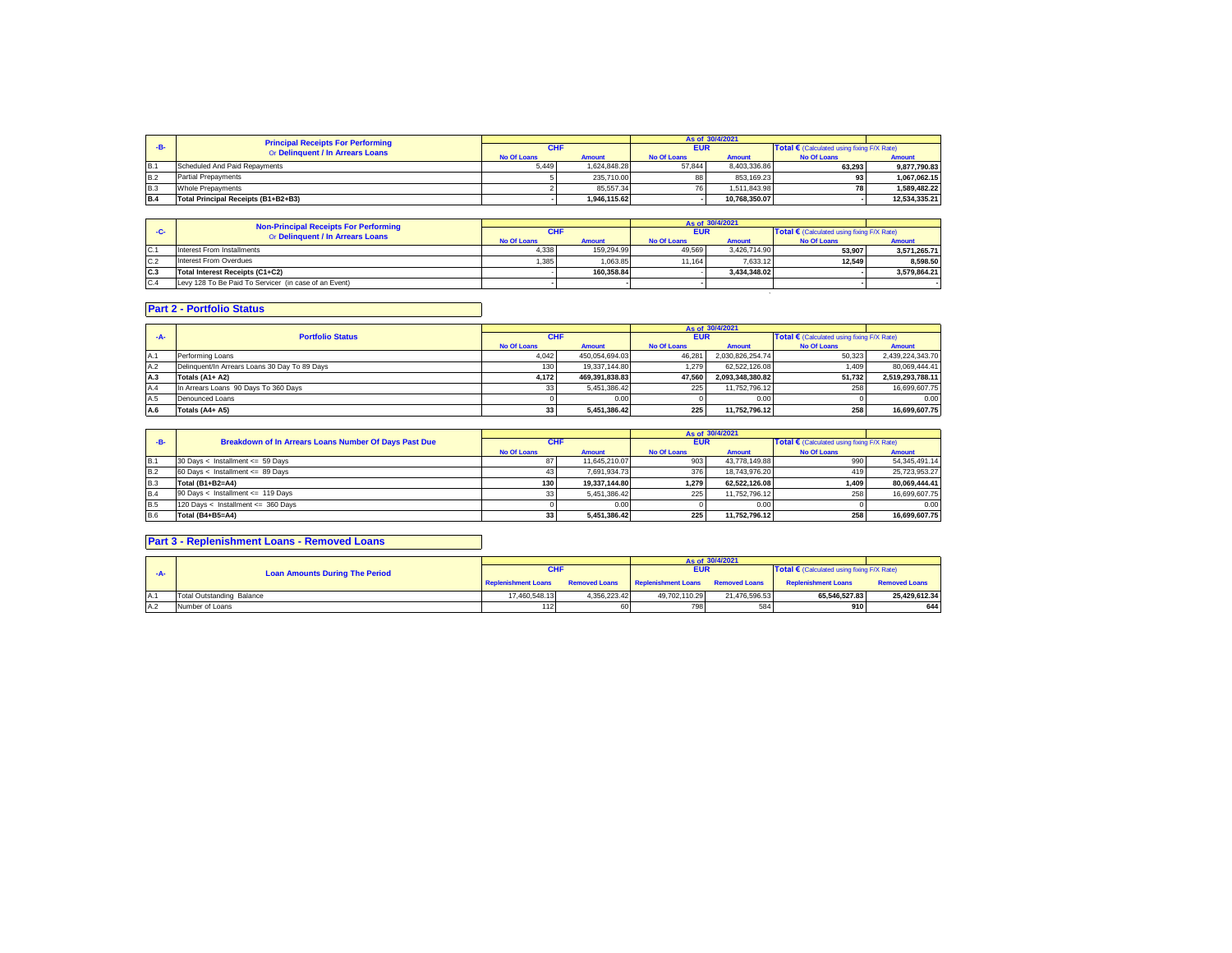| III | <b>Statutory Tests</b>                                                                                |                          | as of 30/4/2021 |
|-----|-------------------------------------------------------------------------------------------------------|--------------------------|-----------------|
|     |                                                                                                       |                          |                 |
|     | <b>Outstanding Bonds Principal</b>                                                                    | 1,940,000,000.00<br>0.00 |                 |
|     | Outstanding Accrued Interest on Bonds <sup>1</sup><br><b>Total Bonds Amount</b>                       | 1,940,000,000.00         |                 |
|     |                                                                                                       |                          |                 |
|     | Current Outstanding Balance of Loans                                                                  | 2,535,993,395.86         |                 |
|     | A. Adjusted Outstanding Principal of Loans <sup>2</sup>                                               | 2,287,635,371.78         |                 |
|     | B. Accrued Interest on Loans                                                                          | 4,160,285.18             |                 |
|     | C. Outstanding Principal & accrued Interest of Marketable Assets                                      | 0.00                     |                 |
|     | D. Aggregate Amount standing to the Credit of Trans. Account - excl. Commingling Res.                 | 0.00                     |                 |
|     | Z. WAV CB maturity x OS principal amount x Neg. Carry Factor                                          | 6,124,166.67             |                 |
|     | Nominal Value (A+B+C+D-Z)                                                                             | 2,285,671,490.29         |                 |
|     | Bonds / Nominal Value Assets Percentage                                                               | 2,086,021,505.38         |                 |
|     | <b>Nominal Value Test Result</b>                                                                      |                          | Pass            |
|     | <b>Net Present Value Test</b>                                                                         |                          | Pass            |
|     | Net Present Value                                                                                     | 2,656,967,340.59         |                 |
|     | Net Present Value of Liabilities                                                                      | 1,945,925,190.96         |                 |
|     | Parallel shift +200bps of current interest rate curve                                                 |                          | Pass            |
|     | Net Present Value                                                                                     | 2,595,387,081.20         |                 |
|     | Net Present Value of Liabilities                                                                      | 1,940,593,444.20         |                 |
|     | Parallel shift -200bps of current interest rate curve                                                 |                          | Pass            |
|     | Net Present Value                                                                                     | 2,866,068,761.56         |                 |
|     | Net Present Value of Liabilities                                                                      | 1,971,112,036.90         |                 |
|     | <b>Interest Rate Coverage Test</b>                                                                    |                          | Pass            |
|     | Interest expected to be received in respect of assets comprised in the Cover Pool during the 1st year | 32, 109, 205.80          |                 |
|     | Interest due on all series of covered bonds during 1st year                                           | 0.00                     |                 |
|     | <b>Parameters</b>                                                                                     |                          |                 |
|     | LTV Cap                                                                                               | 80.00%                   |                 |
|     | Asset Percentage BoG                                                                                  | 95.00%                   |                 |
|     | Asset Percentage <sup>3</sup>                                                                         | 93.00%                   |                 |
|     | Negative carry Margin                                                                                 | 0.50%                    |                 |
|     | Reserve Ledger <sup>4</sup>                                                                           |                          |                 |
|     | Opening Balance                                                                                       | 268,829.17               |                 |
|     | Required Reserve Amount                                                                               | 0.00                     |                 |
|     | Amount credited to the account (payment to BoNY)                                                      | 0.00                     |                 |
|     | Available (Outstanding) Reserve Amount t                                                              | 268,829.17               |                 |

<sup>1</sup> Outstanding Accrued Interest on Bonds as at end date of data's reporting period<br><sup>2</sup> The adjusted Outstanding Principal of Loans is the current Principle Balance adjusted to a maximum of the LTV cap of the indexed prope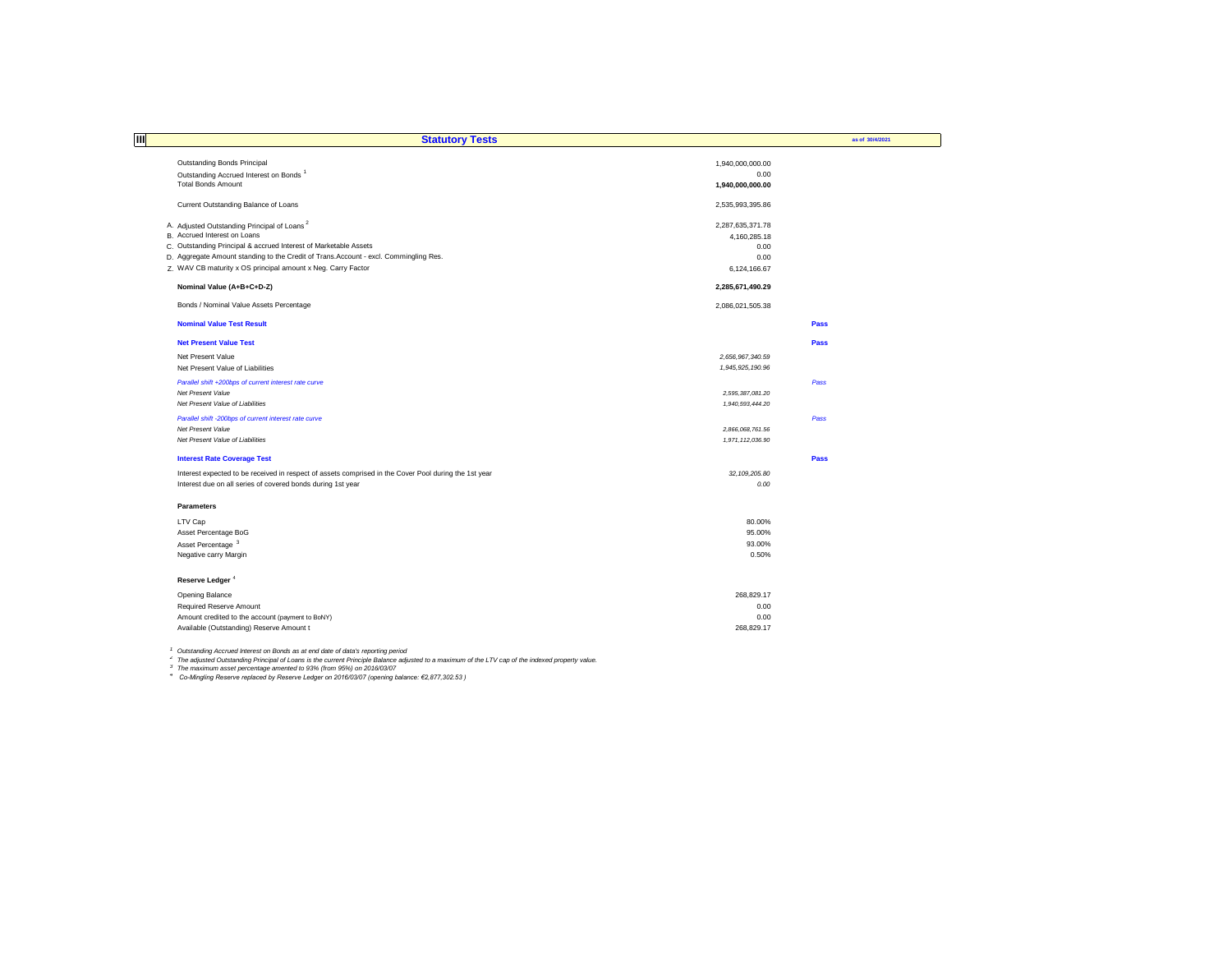|                      |              | <b>Portfolio Stratifications</b> |                        |                   |
|----------------------|--------------|----------------------------------|------------------------|-------------------|
|                      |              |                                  |                        |                   |
| <b>LOAN CURRENCY</b> |              |                                  |                        |                   |
|                      | Num of Loans | % of loans                       | OS Principal (in Euro) | % of OS Principal |
| CHF                  | 4,205        | 8.09%                            | 430.892.218.92         | 16.99%            |
| <b>EUR</b>           | 47.785       | 91.91%                           | 2.105.101.176.94       | 83.01%            |
| <b>Grand Total</b>   | 51.990       | 100.00%                          | 2.535.993.395.86       | 100.00%           |

| <b>ORIGINAL LOAN AMOUNT</b> |              |            |                  |          |
|-----------------------------|--------------|------------|------------------|----------|
|                             | Num of Loans | % of loans | Principal        | 1/1/2020 |
| 0 - 37.500                  | 17.864       | 34.36%     | 398.940.033.48   | 11.06%   |
| 37.501 - 75.000             | 17.408       | 33.48%     | 957.464.471.26   | 26.55%   |
| 75.001 - 100.000            | 6.995        | 13.45%     | 618.229.098.28   | 17.14%   |
| 100.001 - 150.000           | 5.948        | 11.44%     | 734.336.505.87   | 20.36%   |
| 150.001 - 250.000           | 2.842        | 5.47%      | 536.873.578.99   | 14.89%   |
| 250.001 - 500.000           | 814          | 1.57%      | 265.256.261.43   | 7.36%    |
| $500.001 +$                 | 119          | 0.23%      | 95.194.112.24    | 2.64%    |
| <b>Grand Total</b>          | 51,990       | 100.00%    | 3.606.294.061.55 | 100.00%  |

| <b>OUTSTANDING LOAN AMOUNT</b> |              |            |                       |                            |
|--------------------------------|--------------|------------|-----------------------|----------------------------|
|                                | Num of Loans | % of loans | Principal Euro Equiv. | % of Principal Euro Equiv. |
| $0 - 37.500$                   | 28.462       | 54.75%     | 533.298.357.70        | 21.03%                     |
| 37.501 - 75.000                | 13.952       | 26.84%     | 739.583.583.45        | 29.16%                     |
| 75.001 - 100.000               | 4.044        | 7.78%      | 348.433.556.72        | 13.74%                     |
| 100.001 - 150.000              | 3.371        | 6.48%      | 406.026.124.35        | 16.01%                     |
| 150.001 - 250.000              | 1.597        | 3.07%      | 296.760.305.67        | 11.70%                     |
| 250.001 - 500.000              | 490          | 0.94%      | 157.591.034.69        | 6.21%                      |
| $500.001 +$                    | 74           | 0.14%      | 54.300.433.27         | 2.14%                      |
| <b>Grand Total</b>             | 51.990       | 100.00%    | 2.535.993.395.86      | 100.00%                    |

| <b>ORIGINATION DATE</b><br>21/4/2020 |              |            |                       |                            |
|--------------------------------------|--------------|------------|-----------------------|----------------------------|
|                                      | Num of Loans | % of loans | Principal Euro Equiv. | % of Principal Euro Equiv. |
| 1990-2004                            | 9,163        | 17.62%     | 219, 136, 717. 48     | 0/1/1900                   |
| 2005                                 | 3,572        | 6.87%      | 156,737,376.81        | 0/1/1900                   |
| 2006                                 | 4.797        | 9.23%      | 225.631.557.38        | 8.90%                      |
| 2007                                 | 3.887        | 7.48%      | 211.479.597.74        | 8.34%                      |
| 2008                                 | 2,289        | 4.40%      | 126,424,637.91        | 4.99%                      |
| 2009                                 | 1.616        | 3.11%      | 82.150.741.58         | 3.24%                      |
| 2010                                 | 2.263        | 4.35%      | 122.889.040.16        | 4.85%                      |
| 2011                                 | 2,336        | 4.49%      | 105,723,295.38        | 4.17%                      |
| 2012                                 | 2.212        | 4.25%      | 75.552.368.70         | 2.98%                      |
| 2013                                 | 1,569        | 3.02%      | 49.139.196.02         | 1.94%                      |
| 2014                                 | 731          | 1.41%      | 24,085,425.29         | 0.95%                      |
| 2015                                 | 545          | 1.05%      | 25.494.644.97         | 1.01%                      |
| 2016                                 | 523          | 1.01%      | 28,289,568.38         | 1.12%                      |
| 2017                                 | 1.318        | 2.54%      | 51.555.785.93         | 2.03%                      |
| 2018                                 | 1.383        | 2.66%      | 55.378.699.90         | 2.18%                      |
| 2019                                 | 2,847        | 5.48%      | 187,024,734.48        | 7.37%                      |
| 2020                                 | 8,269        | 15.90%     | 602.286.201.21        | 23.75%                     |
| 2021                                 | 2.670        | 5.14%      | 187,013,806.54        | 7.37%                      |
| <b>Grand Total</b>                   | 51,990       | 100.00%    | 2,535,993,395.86      | 100.00%                    |

| <b>MATURITY DATE</b> |              |            |                       |                            |
|----------------------|--------------|------------|-----------------------|----------------------------|
|                      | Num of Loans | % of loans | Principal Euro Equiv. | % of Principal Euro Equiv. |
| 2021 - 2025          | 6.032        | 11.60%     | 78.364.244.21         | 3.09%                      |
| 2026 - 2030          | 9.984        | 19.20%     | 262.306.765.63        | 10.34%                     |
| 2031 - 2035          | 8.520        | 16.39%     | 372.367.406.62        | 14.68%                     |
| 2036 - 2040          | 8.699        | 16.73%     | 515.226.941.67        | 20.32%                     |
| 2041 - 2045          | 7.091        | 13.64%     | 446.397.200.45        | 17.60%                     |
| $2046 +$             | 11.664       | 22.44%     | 861.330.837.29        | 33.96%                     |
| <b>Grand Total</b>   | 51.990       | 100.00%    | 2.535.993.395.86      | 100.00%                    |

| <b>REMAIN, TIME TO MATURITY</b> |              |            |                       |                            |
|---------------------------------|--------------|------------|-----------------------|----------------------------|
|                                 | Num of Loans | % of loans | Principal Euro Equiv. | % of Principal Euro Equiv. |
| $0 - 40$ months                 | 3.382        | 6.51%      | 38.691.490.02         | 1.53%                      |
| $40.01 - 60$ months             | 3.137        | 6.03%      | 51.378.620.87         | 2.03%                      |
| 60.01 - 90 months               | 4.961        | 9.54%      | 101.460.228.50        | 4.00%                      |
| 90.01 - 120 months              | 5.026        | 9.67%      | 168.180.836.23        | 6.63%                      |
| 120.01 - 150 months             | 4.110        | 7.91%      | 166.062.512.04        | 6.55%                      |
| 150.01 - 180 months             | 4.274        | 8.22%      | 207.219.272.85        | 8.17%                      |
| over 180 months                 | 27.100       | 52.13%     | 1.803.000.435.35      | 71.10%                     |
| <b>Grand Total</b>              | 51.990       | 100.00%    | 2.535.993.395.86      | 100.00%                    |

| <b>INTEREST RATE</b> |              |            |                       |                            |
|----------------------|--------------|------------|-----------------------|----------------------------|
|                      | Num of Loans | % of loans | Principal Euro Equiv. | % of Principal Euro Equiv. |
| $0.00\% - 1.00\%$    | 8.266        | 15.90%     | 622.110.854.24        | 24.53%                     |
| 1.01% - 2.00%        | 21.630       | 41.60%     | 1.142.901.594.20      | 45.07%                     |
| 2.01% - 3.00%        | 5.465        | 10.51%     | 222.048.250.48        | 8.76%                      |
| 3.01% - 4.00%        | 7.055        | 13.57%     | 333.640.493.04        | 13.16%                     |
| 4.01% - 5.00%        | 6.244        | 12.01%     | 147.054.913.27        | 5.80%                      |
| 5.01% - 6.00%        | 1.160        | 2.23%      | 33.825.302.02         | 1.33%                      |
| 6.01% - 7.00%        | 759          | 1.46%      | 15.157.110.95         | 0.60%                      |
| $7.01% +$            | 1.411        | 2.71%      | 19.254.877.66         | 0.76%                      |
| <b>Grand Total</b>   | 51,990       | 100.00%    | 2.535.993.395.86      | 100.00%                    |

| <b>CURRENT LTV Indexed</b> |              |            |                       |                            |
|----------------------------|--------------|------------|-----------------------|----------------------------|
|                            | Num of Loans | % of loans | Principal Euro Equiv. | % of Principal Euro Equiv. |
| $0.00\% - 20.00\%$         | 11.467       | 22.06%     | 176.001.490.91        | 6.94%                      |
| 20.01% - 30.00%            | 5.931        | 11.41%     | 191.560.650.92        | 7.55%                      |
| 30.01% - 40.00%            | 5.877        | 11.30%     | 240.796.613.80        | 9.50%                      |
| 40.01% - 50.00%            | 4.882        | 9.39%      | 239.468.126.77        | 9.44%                      |
| 50.01% - 60.00%            | 4.656        | 8.96%      | 259.161.724.89        | 10.22%                     |
| 60.01% - 70.00%            | 4,296        | 8.26%      | 271.677.170.94        | 10.71%                     |
| 70.01% - 80.00%            | 3.511        | 6.75%      | 244.599.582.66        | 9.65%                      |
| 80.01% - 90.00%            | 2.755        | 5.30%      | 192.384.622.55        | 7.59%                      |
| 90.01% - 100.00%           | 2.540        | 4.89%      | 196.306.083.11        | 7.74%                      |
| $100.00\% +$               | 6.075        | 11.68%     | 524.037.329.32        | 20.66%                     |
| <b>Grand Total</b>         | 51,990       | 100.00%    | 2.535.993.395.86      | 100.00%                    |

**IV**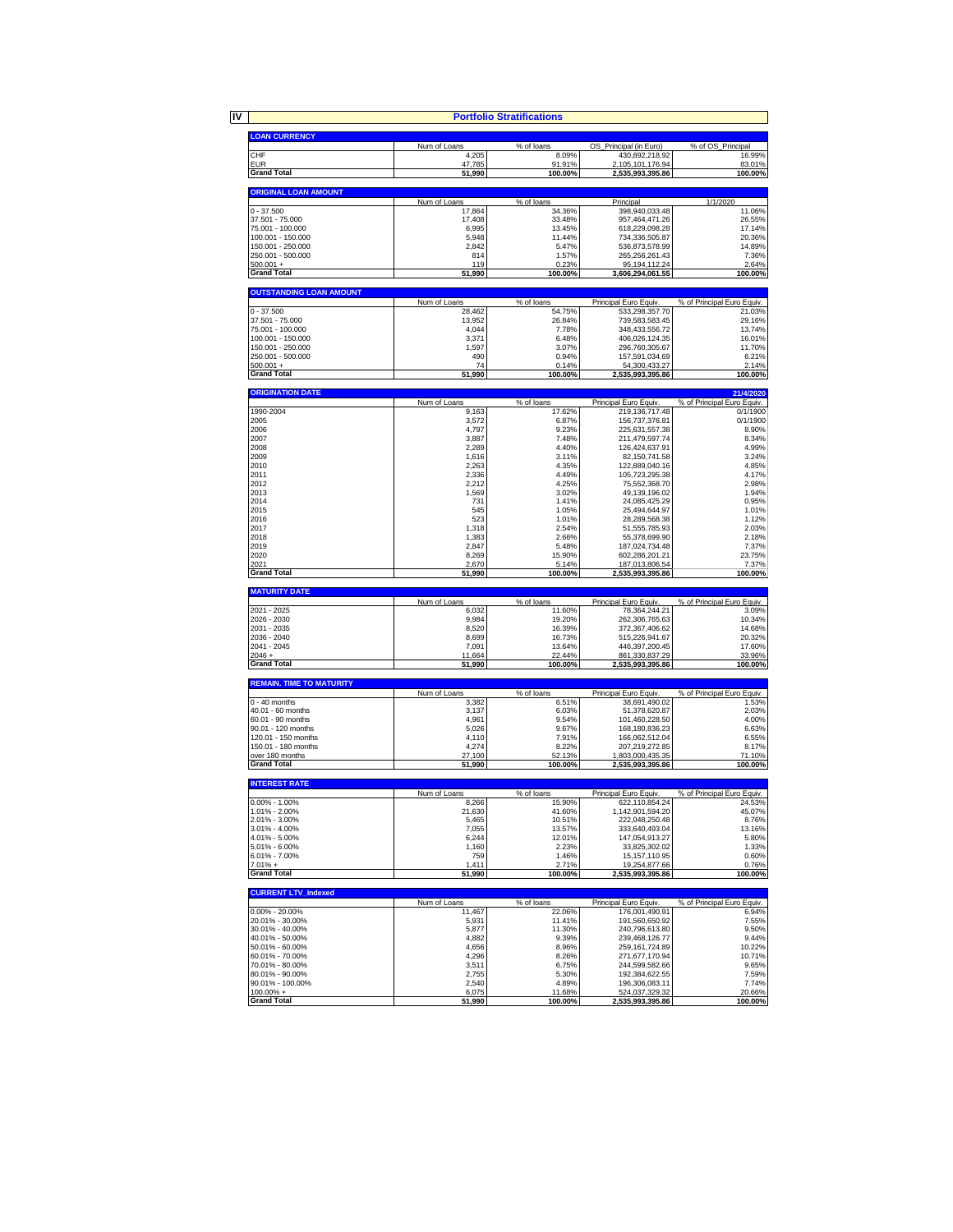| <b>CURRENT LTV Unindexed</b>                             |                        |                   |                                    |                            |
|----------------------------------------------------------|------------------------|-------------------|------------------------------------|----------------------------|
|                                                          | Num of Loans           | % of loans        | Principal Euro Equiv.              | % of Principal Euro Equiv. |
| $0.00\% - 20.00\%$                                       | 14,671                 | 28.22%            | 273,126,157.91                     | 10.77%                     |
|                                                          |                        |                   |                                    |                            |
| 20.01% - 30.00%                                          | 7,450                  | 14.33%<br>13.46%  | 283,737,206.50                     | 11.19%<br>13.21%           |
| 30.01% - 40.00%                                          | 6,998                  |                   | 334,953,431.98                     |                            |
| 40.01% - 50.00%                                          | 6,188                  | 11.90%            | 355,241,792.32                     | 14.01%                     |
| 50.01% - 60.00%                                          | 5,274                  | 10.14%            | 350,591,968.18                     | 13.82%                     |
| 60.01% - 70.00%                                          | 4,979                  | 9.58%             | 367,320,249.89                     | 14.48%                     |
| 70.01% - 80.00%                                          | 3,865                  | 7.43%             | 309,371,607.87                     | 12.20%                     |
| 80.01% - 90.00%                                          | 1,436                  | 2.76%             | 138,622,933.26                     | 5.47%                      |
| 90.01% - 100.00%                                         | 531                    | 1.02%             | 57,326,215.90                      | 2.26%                      |
| 100.00% +                                                | 598                    | 1.15%             | 65,701,832.06                      | 2.59%                      |
| <b>Grand Total</b>                                       | 51,990                 | 100.00%           | 2,535,993,395.86                   | 100.00%                    |
|                                                          |                        |                   |                                    |                            |
| <b>ORIGINAL LTV</b>                                      |                        |                   |                                    |                            |
|                                                          | Num of Loans           | % of loans        | Principal Euro Equiv.              | % of Principal Euro Equiv. |
| $0.00\% - 20.00\%$                                       | 4,923                  | 9.47%             | 93,592,188.08                      | 3.69%                      |
| 20.01% - 30.00%                                          | 5,523                  | 10.62%            | 158,844,600.84                     | 6.26%                      |
| 30.01% - 40.00%                                          | 6,542                  | 12.58%            | 243,578,441.29                     | 9.60%                      |
| 40.01% - 50.00%                                          | 7,102                  | 13.66%            | 320,786,992.49                     | 12.65%                     |
| 50.01% - 60.00%                                          | 6,920                  | 13.31%            | 365,602,695.86                     | 14.42%                     |
| 60.01% - 70.00%                                          | 6,478                  | 12.46%            | 378,390,578.09                     | 14.92%                     |
| 70.01% - 80.00%                                          | 6,706                  | 12.90%            | 427,339,350.31                     | 16.85%                     |
| 80.01% - 90.00%                                          | 3,764                  | 7.24%             | 257,330,399.05                     | 10.15%                     |
| 90.01% - 100.00%                                         | 2.320                  | 4.46%             | 184,661,764.12                     | 7.28%                      |
| $100.00\% +$                                             | 1.712                  | 3.29%             | 105,866,385.73                     | 4.17%                      |
|                                                          |                        |                   |                                    |                            |
| <b>Grand Total</b>                                       | 51,990                 | 100.00%           | 2,535,993,395.86                   | 100.00%                    |
| <b>LOCATION OF PROPERTY</b>                              |                        |                   |                                    |                            |
|                                                          | Num of Loans           | % of loans        | Principal Euro Equiv.              | % of Principal Euro Equiv. |
| Attica                                                   | 22,598                 | 43.47%            | 1,298,427,389.80                   | 51.20%                     |
| Thessaloniki                                             | 7,234                  | 13.91%            | 346,135,015.03                     | 13.65%                     |
| Macedonia                                                | 5,449                  | 10.48%            | 196,188,062.98                     | 7.74%                      |
| Peloponnese                                              |                        |                   |                                    |                            |
|                                                          | 3,761                  | 7.23%             | 154,396,003.29                     | 6.09%                      |
| Thessalv                                                 | 3,378                  | 6.50%             | 123,466,842.53                     | 4.87%                      |
| Sterea Ellada                                            | 2.778                  | 5.34%             | 107,093,253.30                     | 4.22%                      |
| Creta Island                                             | 1,909                  | 3.67%             | 90,580,157.80                      | 3.57%                      |
| Ionian Islands                                           | 788                    | 1.52%             | 36,845,960.99                      | 1.45%                      |
| Thrace                                                   | 1,218                  | 2.34%             | 46,564,169.30                      | 1.84%                      |
| Epirus                                                   | 1,342                  | 2.58%             | 47,402,311.39                      | 1.87%                      |
| Aegean Islands                                           | 1,535                  | 2.95%             | 88,894,229.43                      | 3.51%                      |
| <b>Grand Total</b>                                       | 51,990                 | 100.00%           | 2,535,993,395.86                   | 100.00%                    |
|                                                          |                        |                   |                                    |                            |
| <b>SEASONING</b>                                         |                        |                   |                                    |                            |
|                                                          | Num of Loans           | % of loans        | Principal Euro Equiv.              | % of Principal Euro Equiv. |
| $0 - 12$                                                 |                        |                   |                                    |                            |
|                                                          | 8,611                  | 16.56%            | 600,818,050.01                     | 23.69%                     |
| $12 - 24$                                                | 4,610                  | 8.87%             | 351,550,281.79                     | 13.86%                     |
| 24 - 36                                                  | 1.513                  | 2.91%             | 60,759,254.84                      | 2.40%                      |
| 36 - 60                                                  | 2,144                  | 4.12%             | 90,910,055.34                      | 3.58%                      |
| 60 - 96                                                  |                        |                   |                                    |                            |
|                                                          | 2,166                  | 4.17%             | 81,960,214.33                      | 3.23%                      |
| over 96                                                  | 32,946                 | 63.37%            | 1,349,995,539.55                   | 53.23%                     |
| Grand Total                                              | 51,990                 | 100.00%           | 2,535,993,395.86                   | 100.00%                    |
| <b>LEGAL LOAN TERM</b>                                   |                        |                   |                                    |                            |
|                                                          | Num of Loans           | % of loans        | Principal Euro Equiv.              | % of Principal Euro Equiv. |
| 0 - 5 years                                              | 269                    | 0.52%             | 6,726,479.64                       | 0.27%                      |
| 5 - 10 years                                             | 1,568                  | 3.02%             | 34,059,854.72                      | 1.34%                      |
| 10 - 15 years                                            | 4,790                  | 9.21%             | 139,871,915.40                     | 5.52%                      |
| 15 - 20 years                                            | 8,515                  | 16.38%            | 311,582,770.15                     | 12.29%                     |
| 20 - 25 years                                            | 9,305                  | 17.90%            | 444,232,792.49                     | 17.52%                     |
| 25 - 30 years                                            | 14,270                 | 27.45%            | 719,855,388.25                     | 28.39%                     |
| 30 - 35 years                                            | 7,467                  | 14.36%            | 537,888,652.00                     | 21.21%                     |
|                                                          |                        |                   |                                    |                            |
| 35 years +<br><b>Grand Total</b>                         | 5,806<br>51,990        | 11.17%<br>100.00% | 341,775,543.21<br>2,535,993,395.86 | 13.48%<br>100.00%          |
|                                                          |                        |                   |                                    |                            |
| <b>REAL ESTATE TYPE</b>                                  |                        |                   |                                    |                            |
|                                                          | Num of Loans           | % of loans        | Principal Euro Equiv.              | % of Principal Euro Equiv. |
| Flats                                                    | 38,351                 | 73.77%            | 1,777,891,710.64                   | 70.11%                     |
| Houses                                                   | 13.639                 | 26.23%            | 758.101.685.22                     | 29.89%                     |
| <b>Grand Total</b>                                       | 51,990                 | 100.00%           | 2,535,993,395.86                   | 100.00%                    |
| <b>LOAN PURPOSE</b>                                      |                        |                   |                                    |                            |
|                                                          | Num of Loans           | % of loans        | Principal Euro Equiv.              | % of Principal Euro Equiv. |
| Construction                                             | 10,052                 | 19.33%            | 488,629,623.92                     | 19.27%                     |
| Purchase                                                 | 23,753                 | 45.69%            | 1,336,093,807.47                   | 52.69%                     |
| Repair                                                   | 10,364                 | 19.93%            | 466,556,622.20                     | 18.40%                     |
| Construction (re-mortgage)                               | 163                    | 0.31%             | 11.305.337.08                      | 0.45%                      |
|                                                          |                        |                   |                                    |                            |
| Purchase (re-mortgage)                                   | 665                    | 1.28%             | 41,536,962.46                      | 1.64%                      |
| Repair (re-mortgage)                                     | 487                    | 0.94%             | 29,531,077.02                      | 1.16%                      |
| <b>Equity Release</b><br><b>Grand Total</b>              | 6,506<br>51,990        | 12.51%<br>100.00% | 162,339,965.71<br>2,535,993,395.86 | 6.40%<br>100.00%           |
|                                                          |                        |                   |                                    |                            |
| <b>INTEREST PAYMENT FREQUENCY</b>                        |                        |                   |                                    |                            |
|                                                          | Num of Loans           | % of loans        | Principal Euro Equiv.              | % of Principal Euro Equiv. |
| FA                                                       | 49.784                 | 95.76%            | 2,472,893,589.36                   | 97.51%                     |
| Balloon                                                  | 2,206                  | 4.24%             | 63,099,806.50                      | 2.49%                      |
| Grand Total                                              | 51,990                 | 100.00%           | 2,535,993,395.86                   | 100.00%                    |
|                                                          |                        |                   |                                    |                            |
| <b>INTEREST RATE TYPE</b>                                |                        |                   |                                    |                            |
| Floating                                                 | Num of Loans<br>47,996 | % of loans        | Principal Euro Equiv.              | % of Principal Euro Equiv. |
|                                                          |                        | 92.32%            | 2,368,466,211.62                   | 93.39%                     |
| Fixed Converting to Floating<br><b>Fixed to Maturity</b> | 3,839<br>155           | 7.38%<br>0.30%    | 164,844,694.40<br>2,682,489.84     | 6.50%<br>0.11%             |

Fixed rate assets *6.61%*